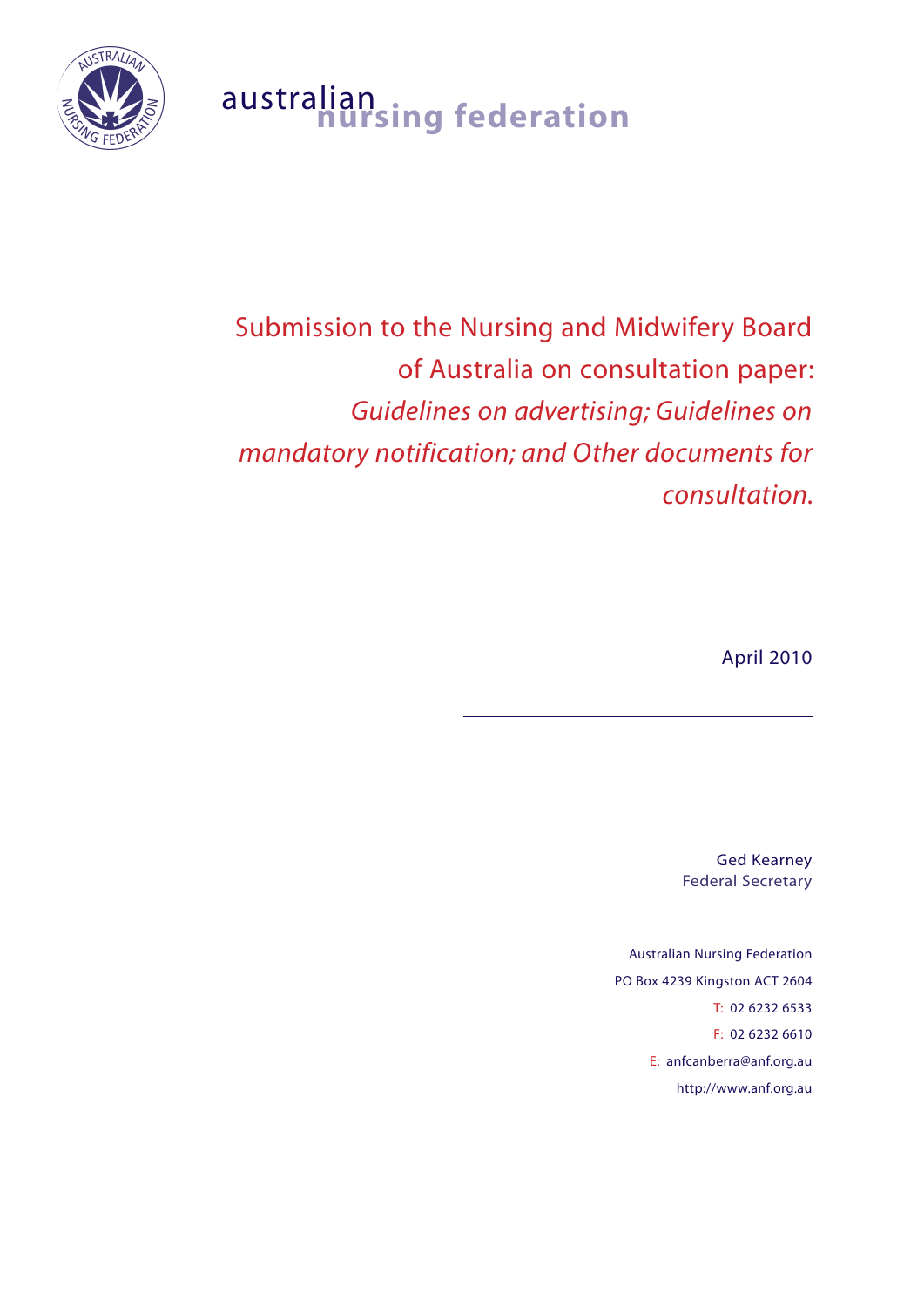#### 1. Introduction

The Australian Nursing Federation (ANF) was established in 1924. The ANF is the largest professional and industrial organisation in Australia for nurses and midwives, with Branches in each State and Territory of Australia.

The core business for the ANF is the professional and industrial representation of our members and the professions of nursing and midwifery.

With a membership of over 175,000 nurses and midwives, members are employed in a wide range of enterprises in urban, rural and remote locations in both the public and private health and aged care sectors.

The ANF participates in the development of policy relating to: nursing and midwifery practice, professionalism, regulation, education, training, workforce, and socio-economic welfare; health and aged care, community services, veterans' affairs, occupational health and safety, industrial relations, social justice, human rights, immigration, foreign affairs and law reform.

The ANF is pleased to provide comment to the Nursing and Midwifery Board of Australia (AHPRA) on the consultation paper on codes and guidelines which has been developed under the requirements of the *Health Practitioner Regulation National Law Act 2009* (the National Law). The consultation paper comprises: *Guidelines on advertising; Guidelines on mandatory notification; and Other documents for consultation*.

#### 2. The nursing and midwifery professions

Nurses and midwives form the largest health profession in Australia, providing health care to people across their lifespan. Nurses and midwives are the most geographically dispersed health professionals in Australia, working in homes, schools, communities, general practice, local councils, industry, offshore territories, aged care, retrieval services, rural and remote communities, Aboriginal and Torres Strait Islander health services, hospitals, the armed forces, universities, mental health facilities, statutory authorities, general businesses, and professional organisations.

There is a combined total of 244,360 registered and enrolled nurses actually employed in nursing in Australia, with 18,297 of these being midwives.1 Nurses and midwives comprise over 55% of the entire health workforce.2

Numerically then, nurses and midwives make up the majority proportion of the health workforce and the nature of their knowledge, skills, experience and work means they are located in most practice environments in the health and aged care sector.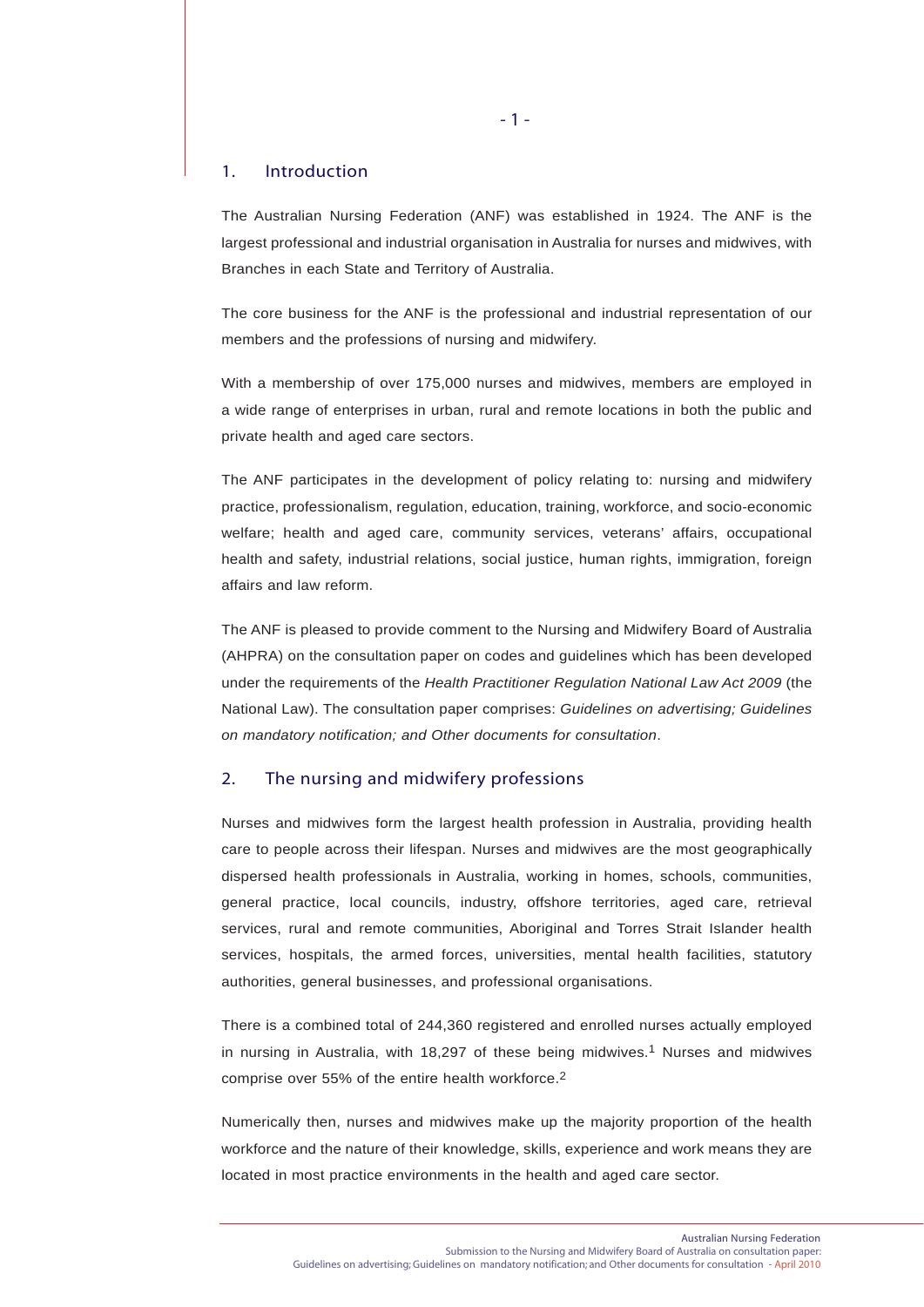#### 3. Consultation on codes and guidelines

The ANF notes that the National Law includes a requirement for national boards to make sure that they engage in wide ranging consultation on proposed registration standards, codes and guidelines. The ANF provides the following advice to the AHPRA on the codes and guidelines documents as these relate to the nursing and midwifery professions.

#### 4. Guidelines for advertising of regulated health services

The ANF supports the need for there to be guidelines for health practitioners and health services in designing advertising material which will be "reliable and useful and assist consumers to make informed decisions about accessing services."

As an organisation representing the professional interests of nurses and midwives the ANF supports the professional obligations espoused in the advertising guidelines that:

*Practitioners should always consider their professional ethical obligations and their legal obligations when advertising services.*

The ANF's own advertising protocol<sup>3</sup> supports the sentiments of the AHPRA guidelines by stating that advertising will not be considered for ANF publications if:

*the content or the company is seen to exploit, misinform or misrepresent health care products or nursing services*

*it promotes workplaces or employers that exploit the industrial and professional interests of nurses…*

*it does not conform to World Health Organisation recommendations or meet the social justice principles of the ANF*

The ANF has no comments for additions to or deletions from the *Guidelines for advertising of regulated health services*.

In relation to the reference to students who are registered in a regulated health profession needing to be familiar with the advertising guidelines, the ANF requests that the AHPRA ensure that students of nursing and midwifery undergraduate programs are advised of the existence of all codes and guidelines under the National Law.

- 2 -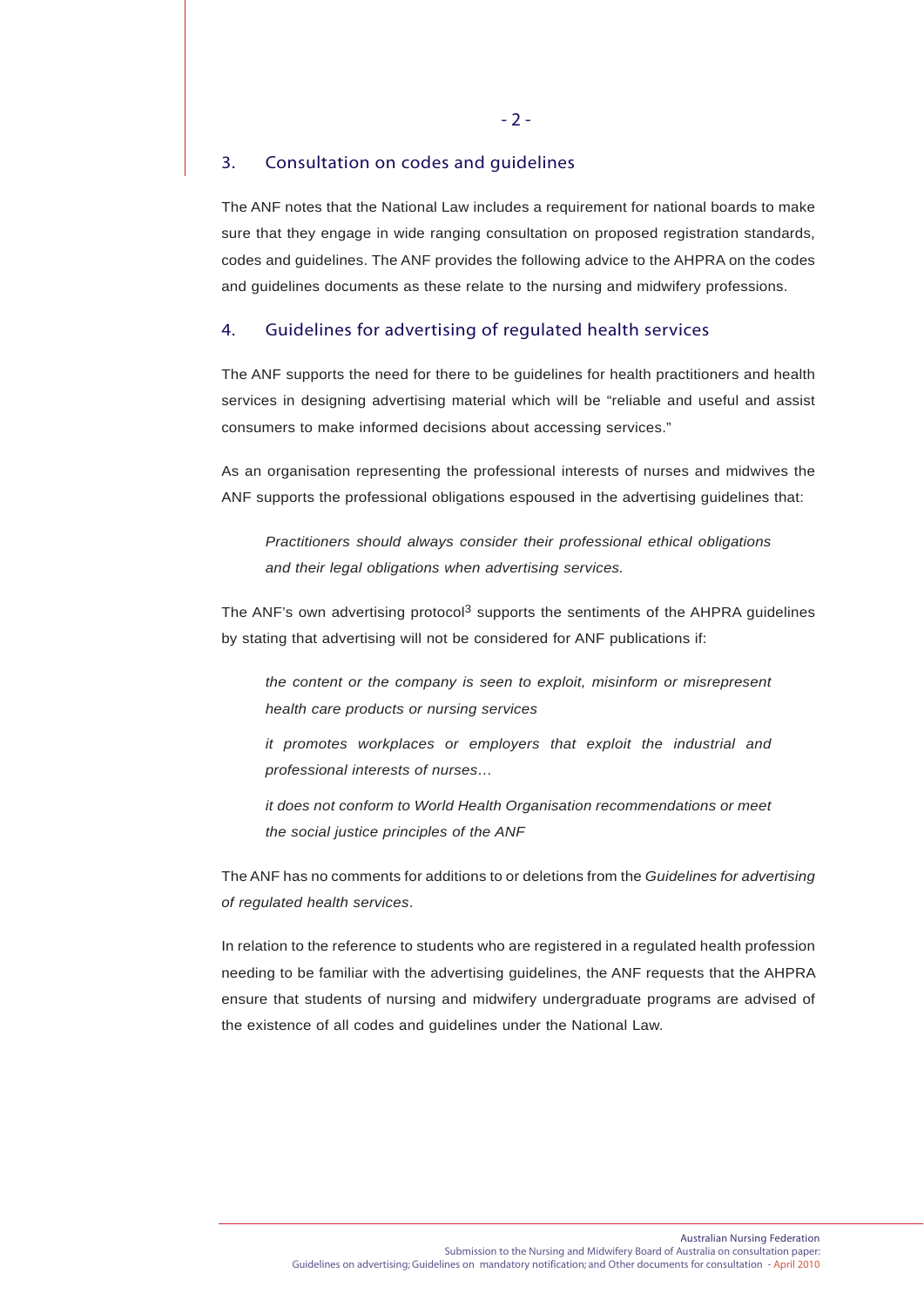#### 5. Guidelines for mandatory notifications

The ANF understands the obligation to report notifiable conduct will be required from July 2010. The ability of nurses' and midwives' ability to adhere to their codes of ethics, codes of professional conduct, to meet the various national competency standards and to work within scope of practice to ensure safe patient outcomes, is well recognised. Nurses and midwives accept that they have an obligation to report a practitioner whose behaviour is unprofessional, and evidence suggests that this obligation has always been taken seriously despite the fact that it has not been mandatory.

#### 5.1 Specific Comments

#### Practise while intoxicated by alcohol or drugs (s. 140(a))

The ANF has a concern that the ordinary meaning of intoxication, that is: *capacity to exercise reasonable care and skill in the practice of the health professional is impaired or affected as a result of being under the influence of drugs or alcohol*, may encourage subjective assessment and, that with an obligation to notify, this may result in spurious notifications.

## Sexual misconduct in connection with the practice of the practitioner's profession (s. 140(b))

The Guidelines state: *Engaging in sexual activity with a current patient or client will constitute sexual misconduct in connection with the practice of the practitioner's health profession*. While indeed the intent of this aspect of the Guidelines is clear, there are concerns that pre-existing relationships are not considered, and excluded - that is, noted as an exception to the criteria for sexual misconduct. In rural areas, in particular, health practitioners at times find themselves caring for their spouse. It is unclear as to what would constitute notifiable misconduct in these circumstances and some concrete examples in the Guidelines would be of assistance.

## Protection from liability for persons making notification or otherwise providing information

The ANF understands that s237 of the National Law Bill 2009 indemnifies persons making a notification or providing information in *good faith*. However, there is a need to contemplate the possibility of vexatious or malicious notifications - that is, not made in good faith. There may be a case to argue that persons who make a notification that was found not to have been made in good faith would be seen to be in breach of their Code of Ethics. Inclusion of this consequence in the Guidelines may act to safeguard practitioners from personal vendettas, acts of revenge, and other motivations to notify for reasons other than 'in good faith'.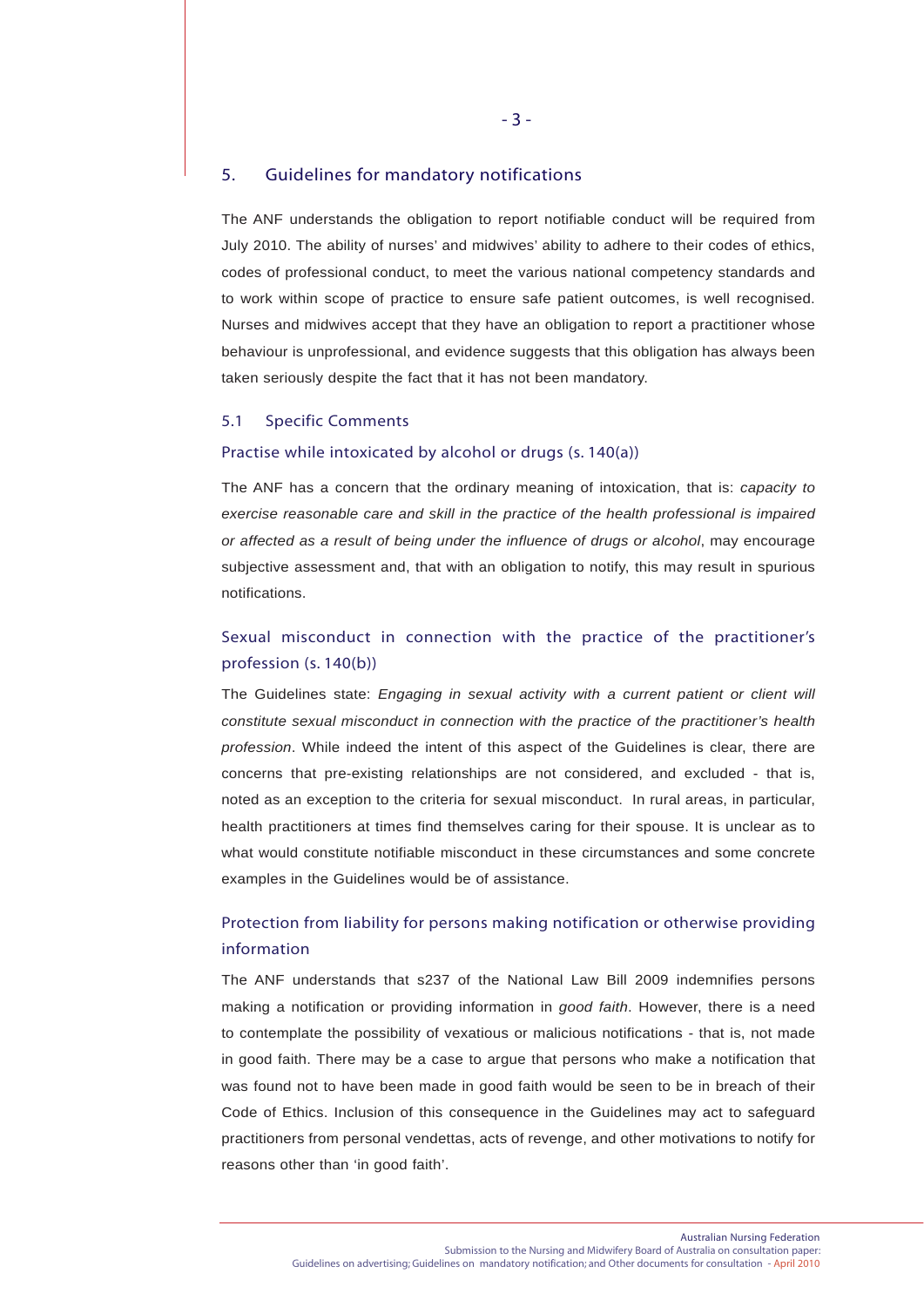#### Reasonable belief

The definition of 'reasonable belief' requires some clarification. The notion of reasonable in the draft Guidelines includes:

*A report should be based on personal knowledge of facts or circumstances that are reasonably trustworthy…*

The phrase *"circumstances that are reasonably trustworthy"* is problematic because it reduces objectivity and may allow subjective assessment which could cause inappropriate reports.

The Guidelines state that a reasonable belief requires a stronger level of knowledge than a mere suspicion and generally it would involve direct knowledge or observation. Omission of the word 'generally' would have the effect of providing clearer guidance and require less subjectivity thereby reducing the likelihood of actions being taken out of context, as follows:

*A reasonable belief requires a stronger level of knowledge than a mere suspicion. It would involve direct knowledge or observation of the behaviour which gives rise to the notification……..*

Alternatively, conclusive proof in the form of first hand accounts - that is, the actual witnessing of behaviour that constitutes notifiable conduct - should be required. Given the mandatory nature of the obligation to report, with sanctions for those who fail to report, caution needs to be exercised to ensure practitioners do not make assumptions, and report unusual behaviour (which would not satisfy the definition of notifiable conduct) or second hand accounts, for fear of themselves being penalised.

#### Mandatory versus voluntary notification

The National Law also provides for voluntary notifications for behaviour that presents a risk but does not meet the threshold for notifiable conduct. As stated, the threshold to be met to trigger a mandatory notification is high. Care needs to be exercised to avoid confusion – does this now follow that the threshold to trigger a voluntary notification is medium? Such subjectiveness runs the risk of practitioners, especially those new to the profession, jumping to incorrect conclusions.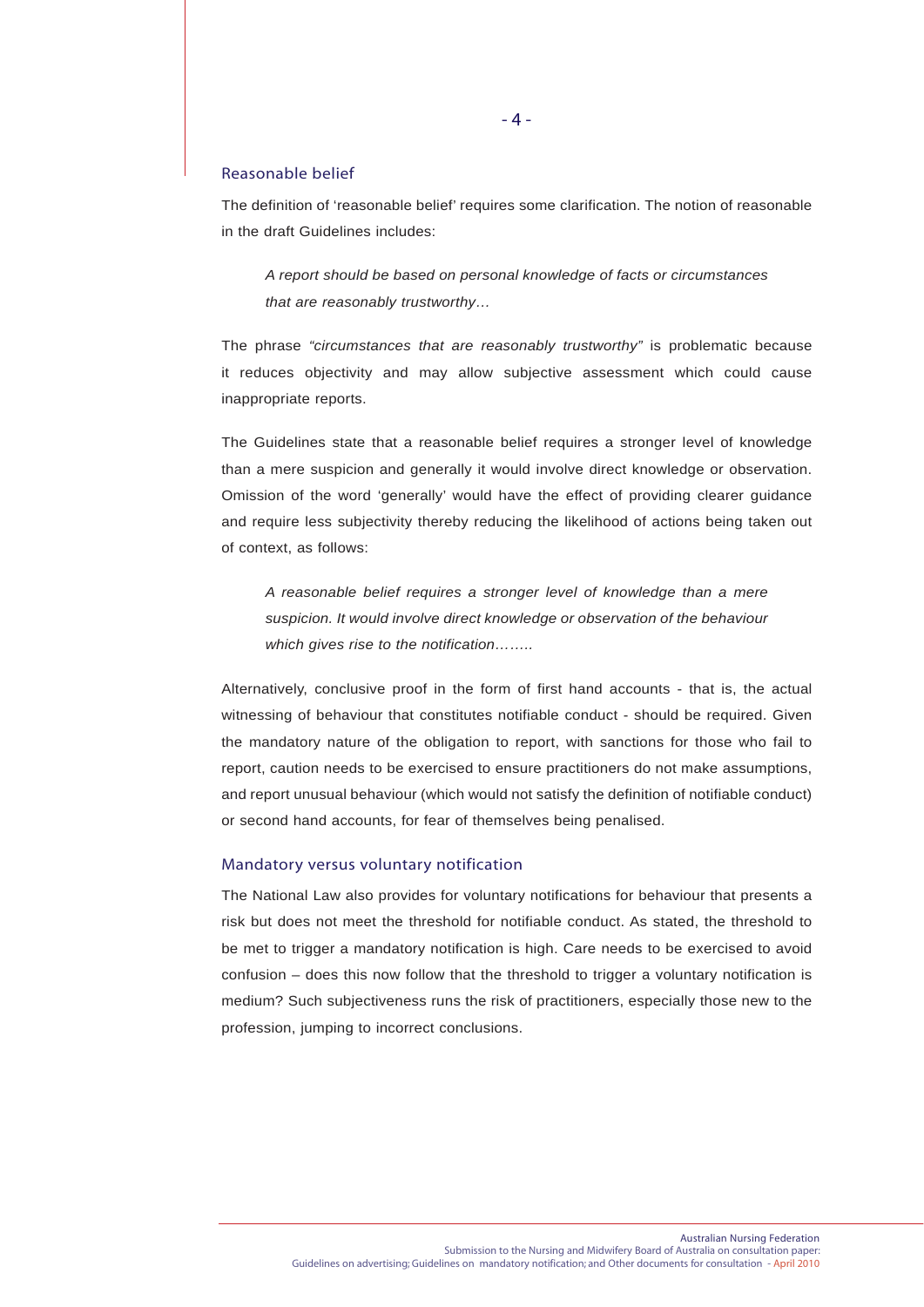The diagram *Decision guide – notifying impairment in relation to a practitioner* (page 4 of the Guideline) does not provide clear directions in the decision making flow chart. In one of the boxes, there is the question: "Did the risk of substantial harm to the public arise in the practitioner's practice of the health profession?" "NO". The next box below states "Consider a notification under s.140(d) (significant departure from accepted professional standard) or a voluntary notification. What does this mean? If you have stated "No" to the preceding question, why would another avenue of notification need to be considered? If the intent is to provide guidance about not just whether to notify, but also about what type of notification - mandatory and voluntary - then an additional question or set of questions may be warranted. This is so that the potential notifier can be assisted in his/her decision about whether to voluntarily report – or not report at all. It would be helpful to the reader to provide concrete examples in this section of the Guidelines.

#### 5.2 Issues of concern

#### 1. Self-reporting

The mandatory requirement is not consistent with current scholarship and practice with regard to open disclosure, a systems approach to adverse events, and a no blame approach.

Importantly, we are concerned that the threat of being reported will act as a major disincentive to those nurses and midwives (and for that matter all health practitioners) who have made an error. Instead of being able to trust a no blame system, a health practitioner may be disinclined to disclose an honest error in a timely manner, and may cause further harm to occur due to the fear of being reported.

Johnstone and Kanitsaki, in a 2005 article, state:

 *…….it is important for the profession to accept that honest errors by clinicians are rarely the product of 'system flaws not character flaws' Leape 1994) and that practitioners who make mistakes are not necessarily bad, a threat to the public interest, or guilty of unprofessional conduct … Accordingly as Woods and Doan-Johnson (2002) suggest, NRAs need to 'develop an approach to the regulation and reporting of errors that will increase knowledge and incentives for error detection, reporting and prevention while fulfilling the duty to protect the public from unsafe practice'. If such an approach is not taken, it is likely that those who make mistakes will be driven underground' by a deep seated fear (real or imagined) of recrimination. In turn, their errors will not be reported (or at least will be under-reported) and the profession and the public will be denied a valuable opportunity to learn from mistakes.*4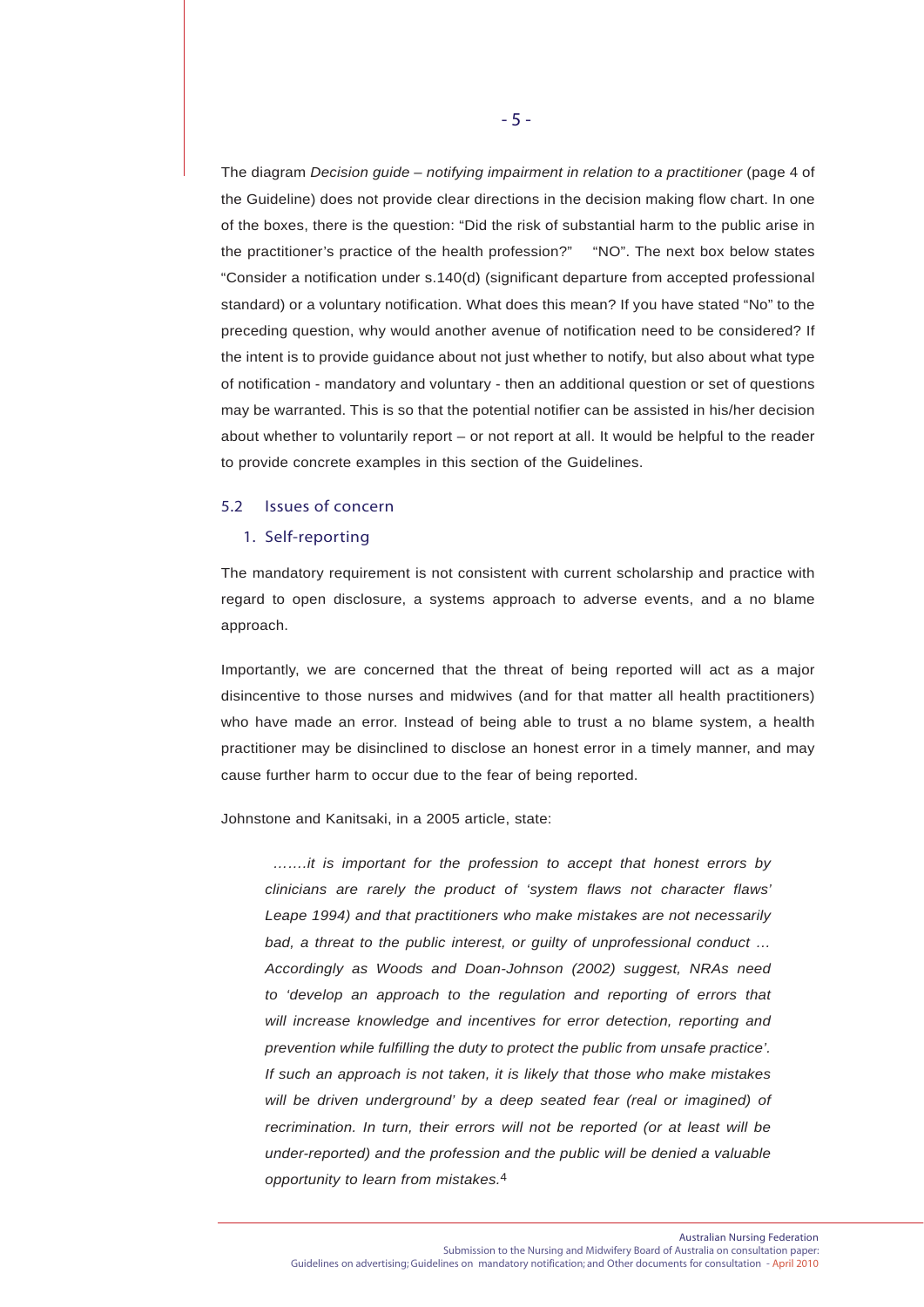#### 2. Mandatory reporting/notification by health practitioners

*The mandatory notification obligation applies to all practitioners and employers of practitioners in relation to the notifiable conduct of all practitioners, not just those in the same health profession as the practitioner. It applies where the notifying practitioner is also the treating practitioner for a practitioner.* (2nd para page 2 of the Guideline)

The ANF is concerned as to how this may sit with the confidentiality inherent in the health professional-patient relationship, and with the various health programs that operate within the Privacy Act and the Health Records Act, for example the Victorian Nurses Health Program. The requirement of mandatory reporting may in fact render such programs - which have a focus of prevention, early intervention, risk management and rehabilitation - redundant. Notification will invariably lead to a formal investigation process resulting in a range of outcomes - from no action to deregistration.

### 3. Exceptions to the requirement of practitioners to make a mandatory notification

The ANF is an organisation that performs an advocacy role, representing the industrial and professional interests of members, both collectively and individually. The majority of our officers and organisers are registered nurses and midwives. The ANF performs an important role in the provision of timely advice to our members about practice issues. We are concerned that the Guidelines (and the legislation), as they currently read, will result in ANF staff across the country being placed in precarious situations, as they are faced with, on the one hand the responsibilities associated with being an advocate, and on the other as registered health professionals, having a legislative requirement to report a member based on what the member may disclose as confidential information.

It appears organisations such as the ANF are not included in the exceptions, but we seek such inclusion as exempt or authorisation for exemption, so that we may continue to perform this vital role in the provision of assistance for nurses and midwives.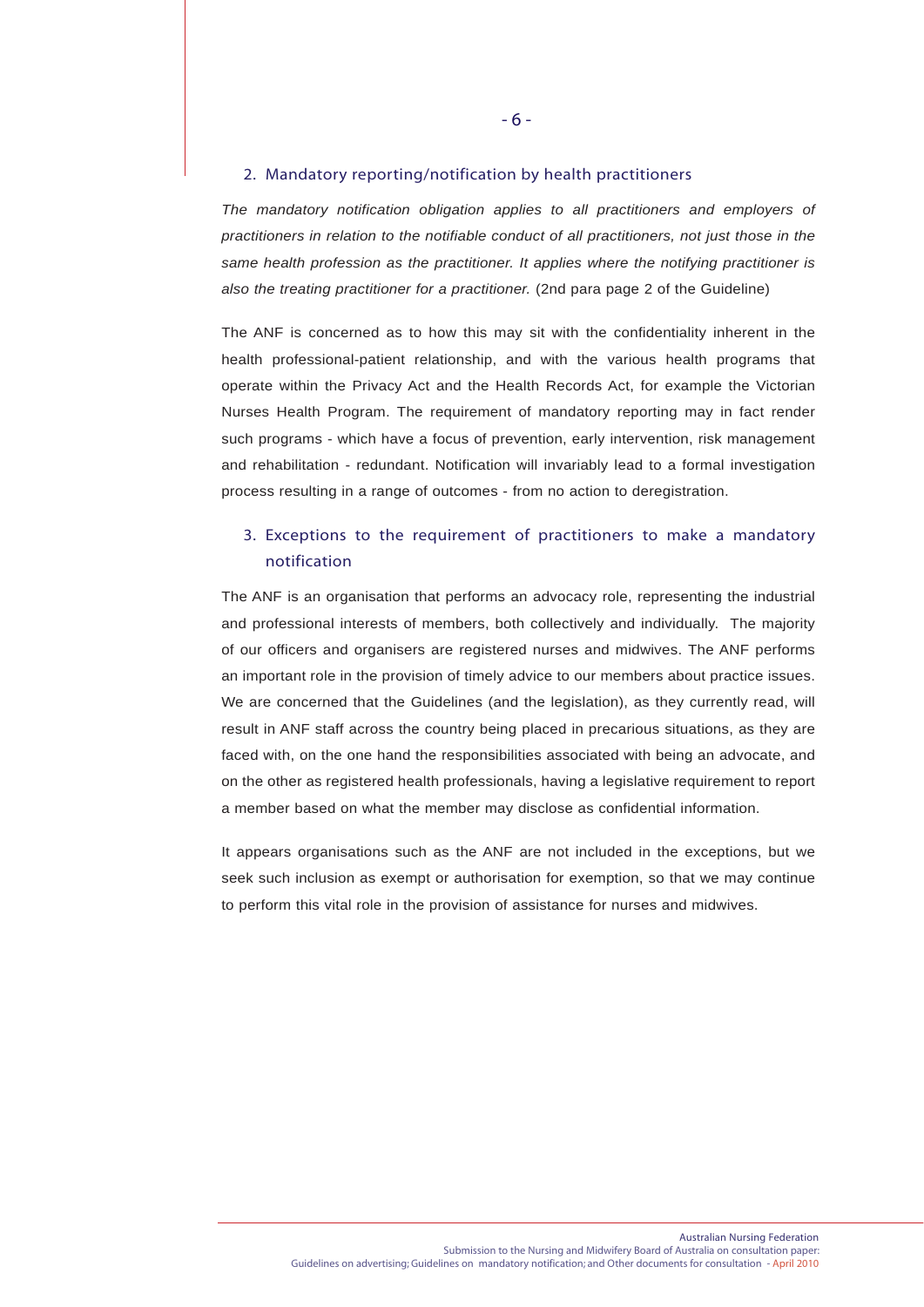## 4. Mandatory notifications by education providers and practitioners in relation in to impaired students

As stated previously, the concepts of reasonable belief and impairment are problematic, regardless of setting. However, education providers are required to adhere to organisational policies with regard to access and equity. The ANF is aware of anecdotal evidence where adherence to such policies has overruled an educator's concern about a student's impairment, and where an appeal by the prospective student to a tribunal has been upheld. Consideration should be given to the provision of advice by the National Agency when equity principles have overruled an education provider's decision to not accept an individual into a course because of impairment.

With regard to a student who is suspected of having a mental health impairment, it is often difficult for an education provider to assess a student's mental health status with any degree of certainty. Counselling and appropriate referral would be a far more preferable way forward for both parties, with notification then being made after the health status of the student has been accurately assessed.

#### 6. Other documents for consultation

The ANF strongly supports the adoption of the *Australian Nursing and Midwifery Council (ANMC) Professional Practice Framework© (PPF)* by the Nursing and Midwifery Board of Australia. The ANMC consulted extensively with a broad range of stakeholders to develop and review the professional standards, codes and guidelines for nurses and midwives that make up the Framework.

The overview of the Professional Standards detailed in the consultation paper is incomplete. The ANMC *A Nurse's Guide to Professional Boundaries* and the ANMC *A Midwife's Guide to Professional Boundaries* should be included. The *Guidelines for Delegation and Supervision for Nurses and Midwives* document has now been superseded by the ANMC *Decision Making Framework*. It is the understanding of the ANF that the guidelines *Responsibilities of Nurses and Midwives in the Event of a Declared Emergency* will require review as they focus on mutual recognition requirements that will no longer be relevant under national regulation. The *National Competency Standards for the Enrolled Nurse* and the *Principles for the Assessment of National Competency Standards for Registered Nurses and Enrolled Nurses* are also both in need of review.

It is also of note that the *Code of Ethics for Nurses* is jointly owned by the ANMC, the ANF and Royal College *of* Nursing *Australia* and the *Code of Ethics for Midwives* is jointly owned by the ANMC, the ANF and the Australian College of Midwives.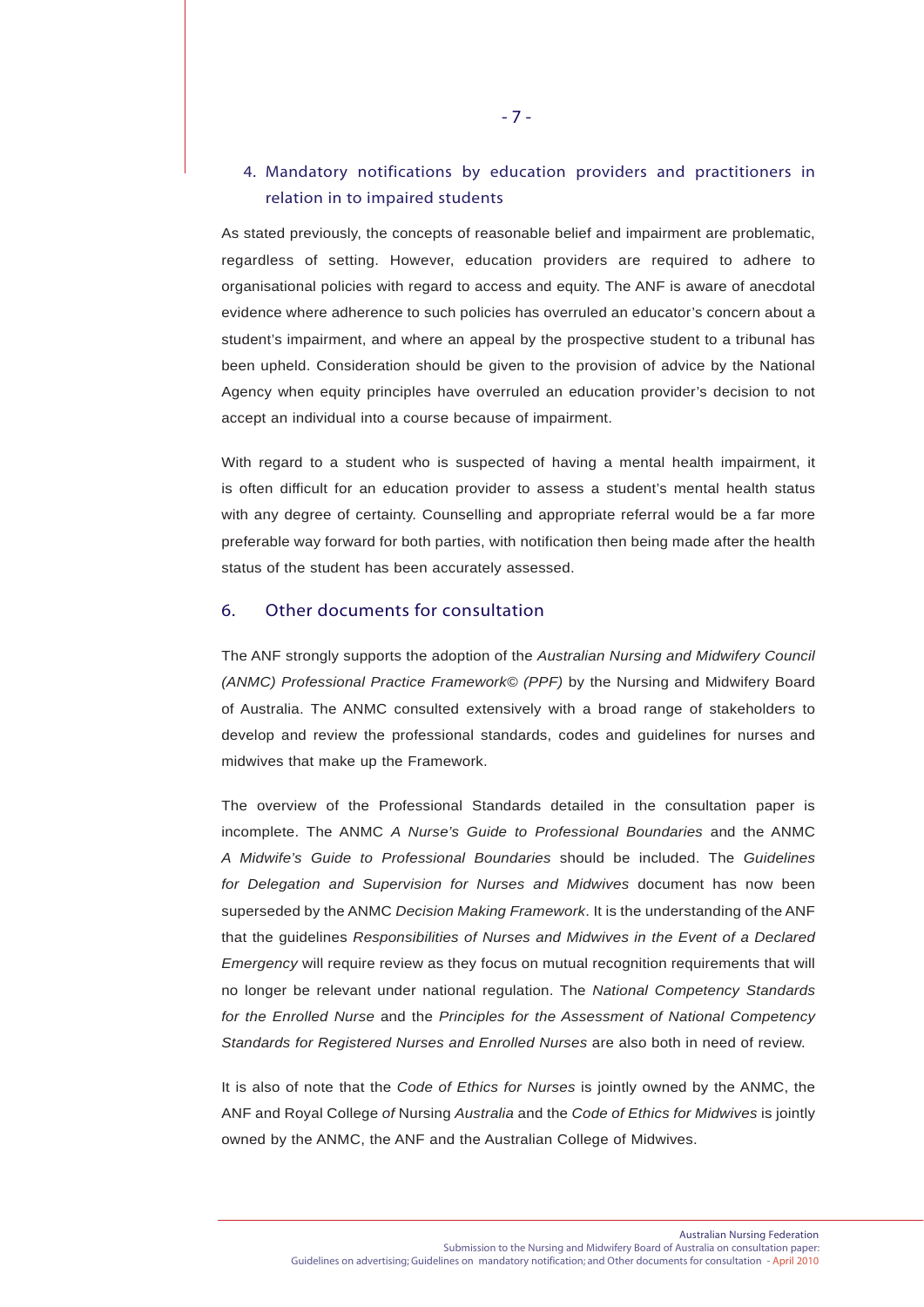The ANF recommends that the Nursing and Midwifery Board of Australia adopts the following documents:

#### **Competency Standards**

*National Competency Standards for the Registered Nurse National Competency Standards for the Enrolled Nurse* (require review) *National Competency Standards for the Midwife National Competency Standards for the Nurse Practitioner*

#### **Code of Ethics and Professional Conduct**

*Code of Ethics for Nurses in Australia* (ANMC, ANF, RCNA) *Code of Professional Conduct for Nurses in Australia Code of Ethics for Midwives in Australia* (ANMC, ANF, ACM) *Code of Professional Conduct for Midwives in Australia*

#### **Principles for the Assessment of National Competency Standards**

*Principles for the Assessment of National Competency Standards for Registered Nurses and Enrolled Nurses* (require review)

#### **Decision Making Framework**

*Decision Making Framework* – Final Framework

#### **Professional Boundaries**

*A Nurse's Guide to Professional Boundaries A Midwife's Guide to Professional Boundaries*

#### **Guidelines**

*Guidelines on Telehealth Practice for Nurses and Midwives The Responsibilities of Nurses and Midwives in the Event of a Declared National Emergency* (require review)